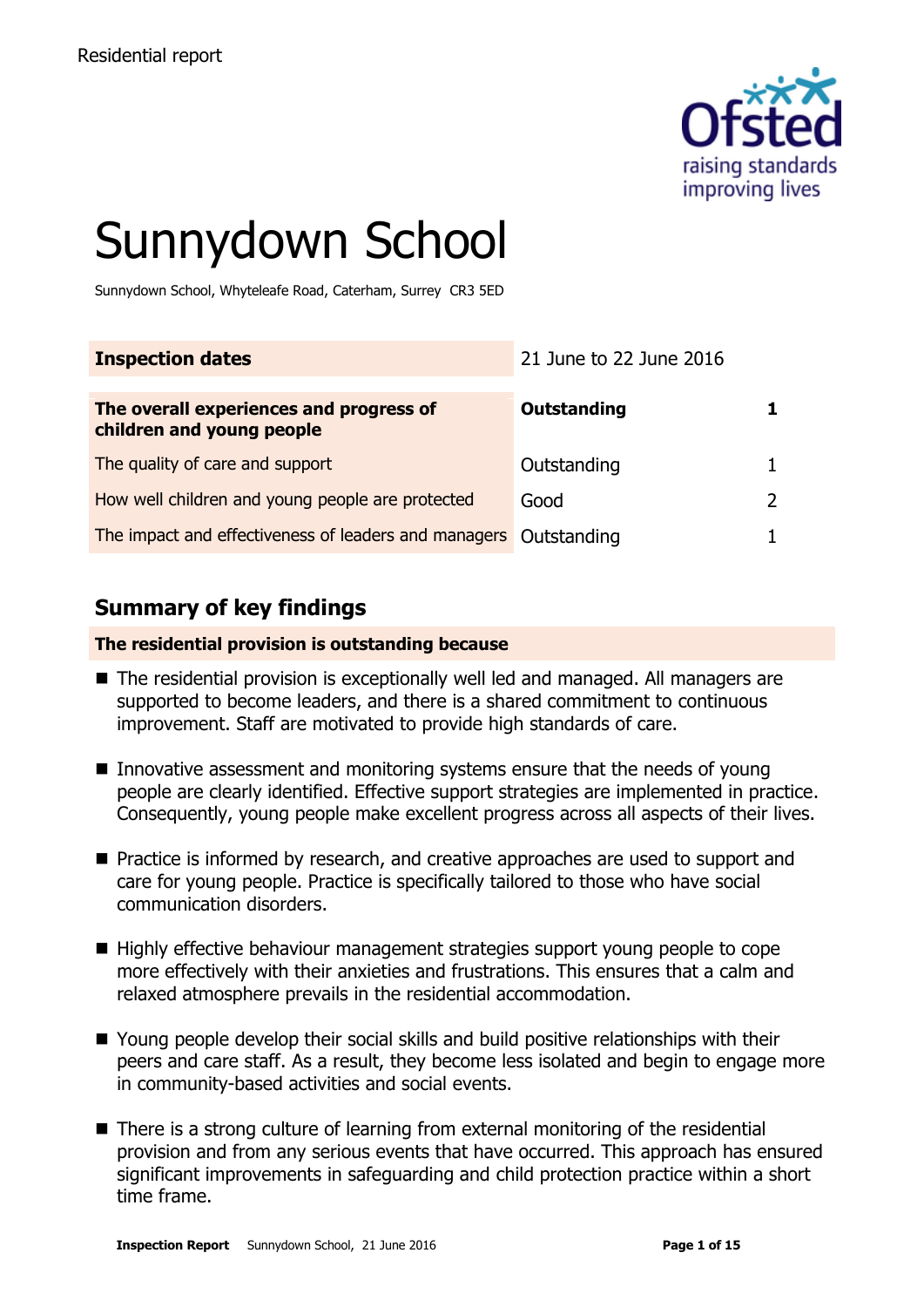- Becoming a residential pupil is a positive experience. Young people engage enthusiastically in a range of activities and learn new skills, such as how to keep safe in their communities. Their achievements are recognised and celebrated, and this builds self-esteem.
- The culture and ethos of the school ensure that young people feel valued and listened to. There are excellent opportunities for young people to make their views known and to influence the day-to-day routine in the residential accommodation.
- Leaders and managers network with a broad range of external professionals. This enhances the prospects of young people accessing specialist support when required, and raises awareness of the needs and vulnerabilities of those with social communication disorders.
- Minor shortfalls were identified in respect of ensuring young people's privacy needs are consistently met, and reviewing night-time security arrangements.

#### **Compliance with the national minimum standards for residential special schools**

The school meets the national minimum standards for residential special schools.

#### **What does the school need to do to improve further?**

- Ensure that residential pupils' need for privacy is respected when they are showering and changing.
- Review the arrangements for overnight security. This relates to access to the residential accommodation, and monitoring residential pupils' movements during the night.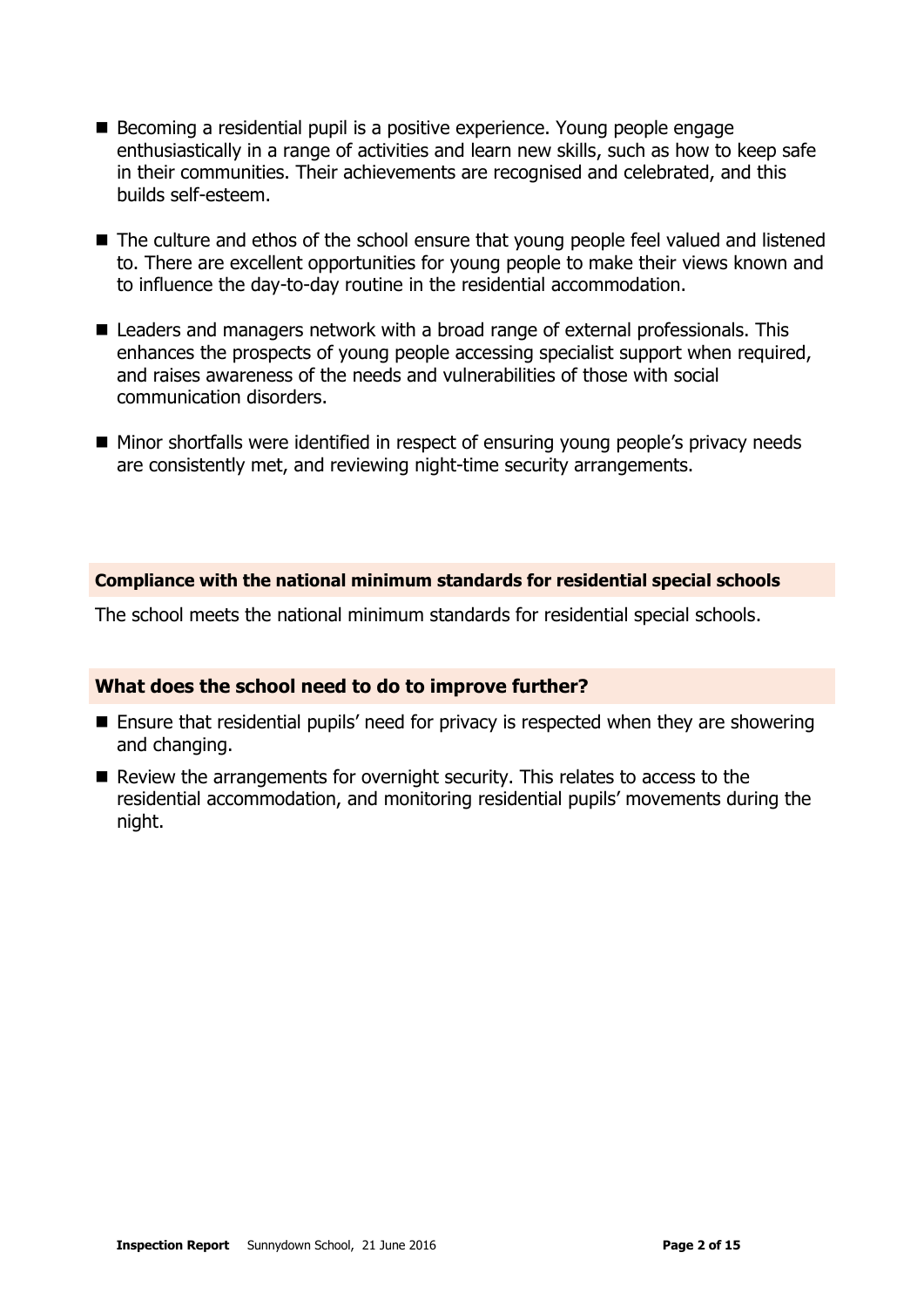# **Information about this inspection**

Ofsted carried out this inspection with two hours' notice. Inspection activities included formal and informal discussions with residential pupils, including an arranged meeting with a group of pupils, and joining pupils for meals, discussions with the headteacher and deputy headteacher, care managers, learning mentor, special educational needs coordinator, other members of the senior management team and members of care staff, interviews with two governors and a telephone discussion with the independent visitor, discussion with two parents, scrutiny of a wide range of documentation concerning the residential provision and a review of feedback on 'Parent View'.

# **Inspection team**

| Stephen Collett | Lead social care inspector    |
|-----------------|-------------------------------|
| Teri Peck       | Regulatory inspection manager |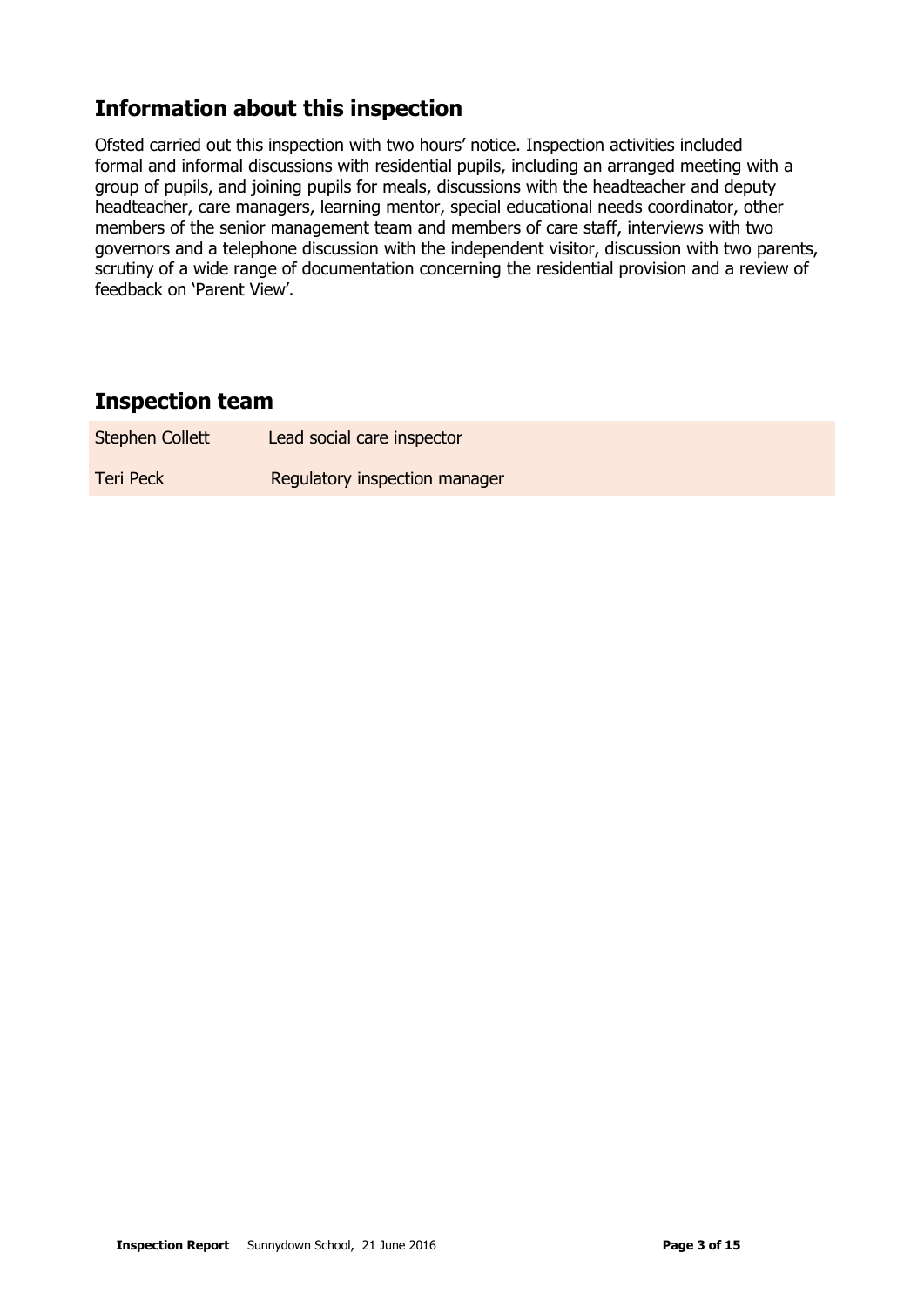# **Full report**

# **Information about this school**

This is a residential and day school for boys aged 11 to 16 years, who have communication and interaction needs (CoIN) such as Asperger's, often with associated emotional or learning difficulties. The school is fully maintained by the local authority and currently has 85 pupils, of whom 34 are boarders who reside up to four nights a week. All pupils have a statement of special educational needs, or an Education Health Care Plan, and a number have social communication disorders, such as Asperger's syndrome. The boarding accommodation is separated into two areas: the juniors reside in the main school building and seniors occupy the first floor of a teaching block. The school is situated in a residential area in Caterham. It was last inspected in January 2016.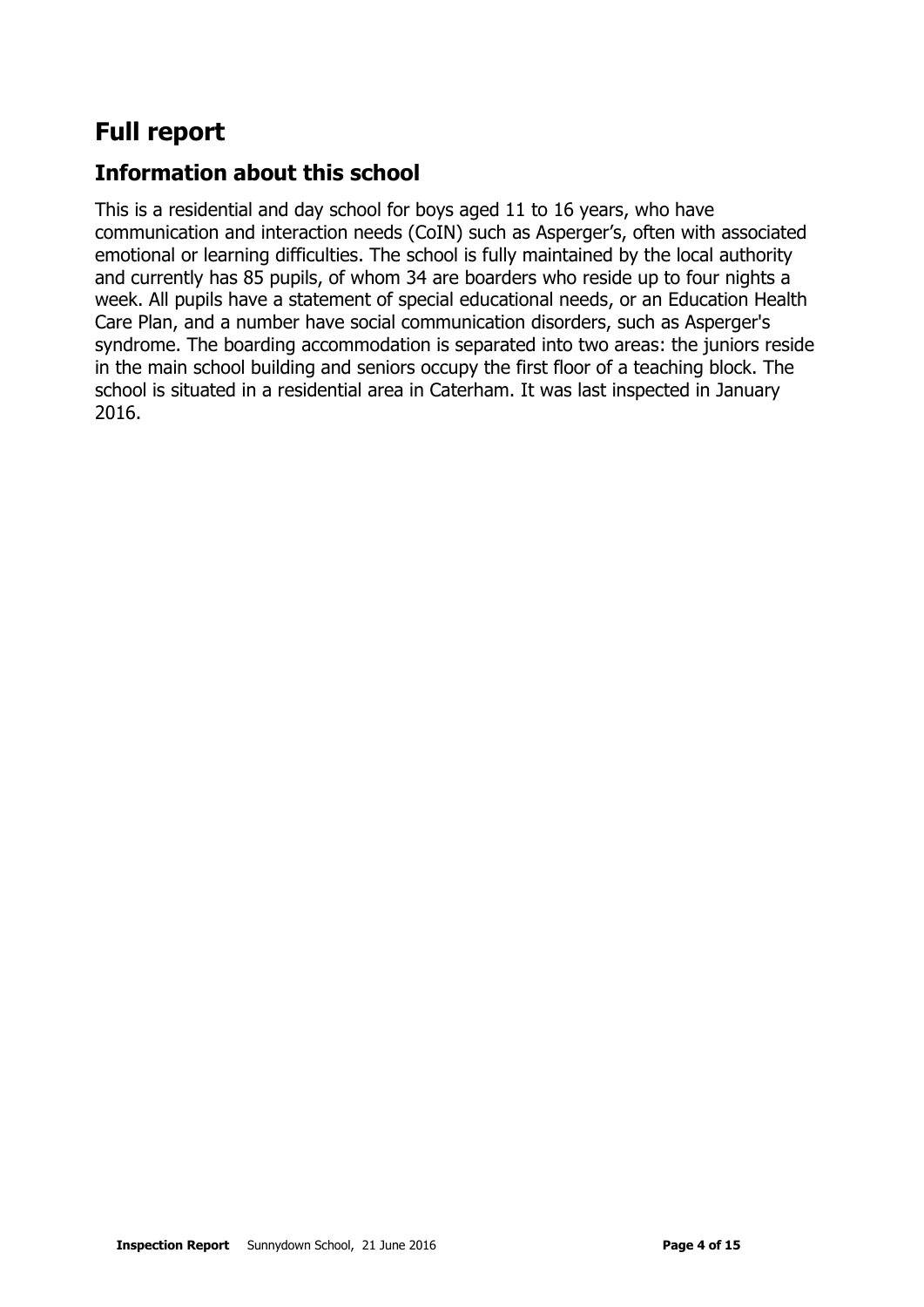# **Inspection judgements**

#### **The overall experiences and progress of children and young people Outstanding**

The residential provision is exceptionally well organised and efficiently managed. It provides a nurturing environment for vulnerable young people, where they learn to respect one another, develop friendships and build positive relationships with care staff. The calm and relaxed atmosphere means that young people quickly adapt to their surroundings and develop a sense of stability and security. They feel valued and well cared for. This enhances young people's ability to make the most of the opportunities provided by the school, and they make excellent progress across all aspects of their lives.

Residential pupils are supported to achieve well and to make good academic progress. Time is allocated in the evening for them to complete homework, with the support and encouragement of residential care staff. This has positive results. For example, in the current academic year, 75% of Year 8 full-time residential pupils have made at least expected progress in reading, writing and mathematics. 100% of full-time residential pupils have made at least expected progress in science. All but two of the residential pupils who left the school in June 2015 obtained places on their chosen further education courses. The school has been recognised by The Minister Of State for the academic progress that young people make, taking into account their starting points when they entered the school.

An innovative integrated system has been introduced to assess young people's educational, social and emotional needs. This enables leaders and managers to monitor the progress that young people make in relation to their overall well-being. Over time, residential pupils gain more confidence in social situations and begin to build lasting friendships. One parent commented, 'He has quickly realised that boys at school can be his friends.' For many residential pupils who have previously experienced a sense of isolation, this is significant progress.

This progress can be attributed to good initial assessment of young people's needs, which results in clear support strategies being implemented. One young person was observed in a social situation, making a sustained effort to follow the guidance and to meet the targets set out in his care plan. Pupils who are not making anticipated progress are quickly identified, and additional support is made available. A recent addition to the support network is the learning mentor role. One-to-one support is given to pupils to help to identify the barriers to their engaging positively. This often involves partnership working with parents and carers, and other professionals involved with the young person.

Residential pupils take advantage of the excellent opportunities that they have to develop age-appropriate independence skills, through a 'fit4life' programme. This programme is in the process of becoming an accredited qualification. Young people learn a range of different skills, and a record is kept of their progress. One young person stated, 'I really like learning grown-up skills,' demonstrating pride in his achievements.

Strong leadership and management ensure that any weaknesses in the residential provision are addressed in a timely manner. Thorough and decisive action was taken following the last inspection, when shortfalls were identified in the arrangements for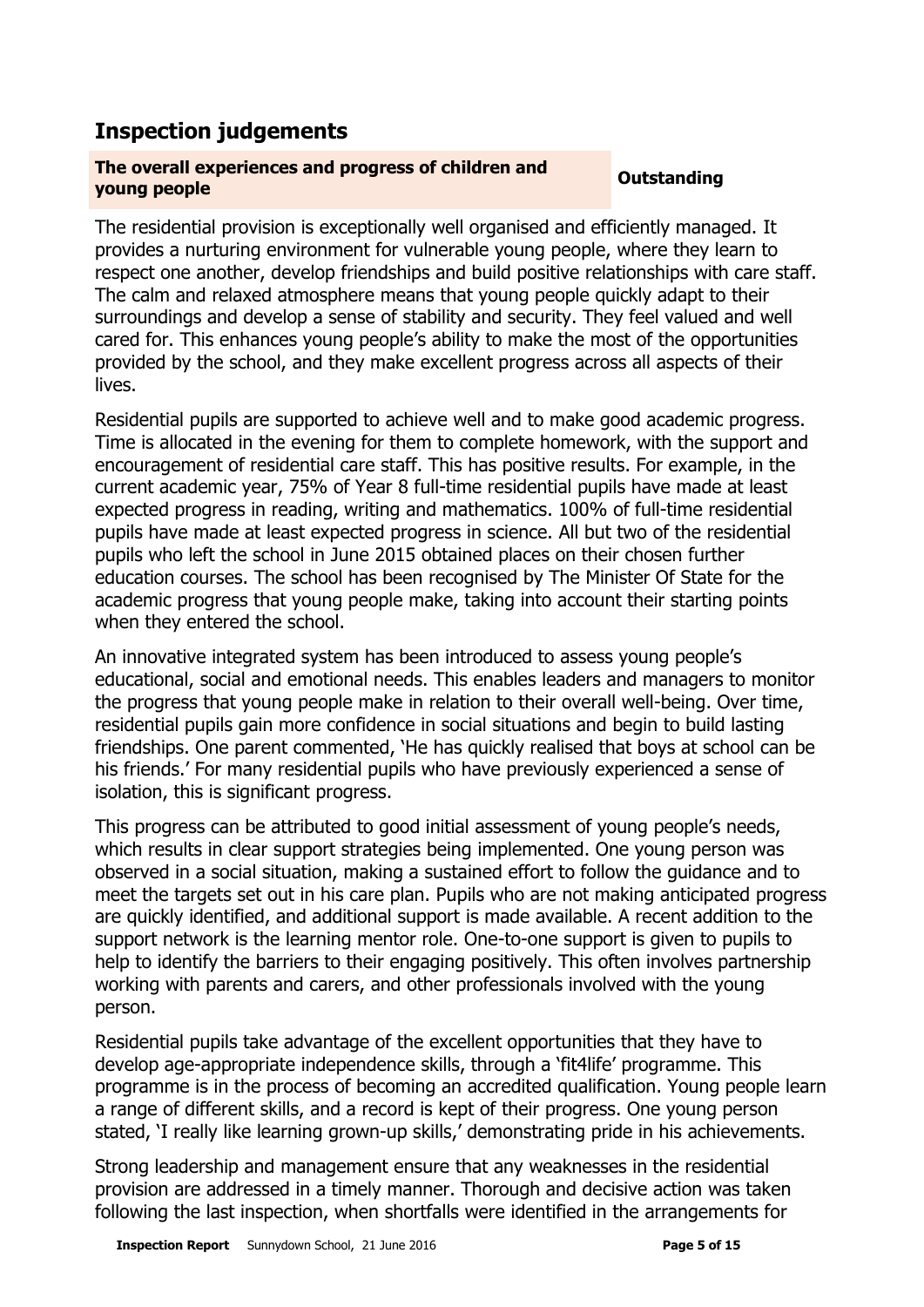protecting young people. External auditing and monitoring of the quality of care are seen as an opportunity for further improvement. Listening to the views of young people is seen as an integral part of maintaining high standards. Residential pupils voice their opinions and make suggestions through a boarders' forum. Minutes from these meetings indicate that all views are given consideration and responded to by care staff. The pupils have access to an independent advocate and they are regularly reminded of how they can contact this service.

Leaders and managers work effectively with a range of external agencies, to promote the welfare of individual young people and to raise awareness of their needs. This includes consultation with child and adolescent mental health services and child protection professionals. On the first day of the inspection, the headteacher was due to give a presentation to police officers on the vulnerabilities of young people on the autistic spectrum. This is indicative of the senior leadership team's commitment to building strong networks to enhance the life chances of vulnerable young people.

#### **The quality of care and support CONSTANDING CONSTANDING CONSTANDING CONSTANDING CONSTANDING CONSTANDING CONSTANDING CONSTANDING CONSTANDING CONSTANDING CONSTANDING CONSTANDING CONSTANDING CONSTANDING CONSTANDING CONSTAN**

The care and support delivered to residential pupils focuses on developing resilience, independence, and cooperation through encouragement, engagement and empowerment. This approach is known at the school as 'RICE<sup>3</sup>'. It has become embedded in practice, and care staff take account of the principles behind the model when developing care plans and behaviour management strategies, and in their day-today interactions with young people. Consequently, young people receive consistent care. This provides them with stability, and helps them to settle quickly when they first become residential pupils. One young person said, 'Becoming a boarder was okay. I feel very safe here.' This stability helps to ensure that residential pupil's progress very well in many areas of their lives.

The RICE<sup>3</sup> model has been developed to include an assessment tool, which is used to identify pupils' social and emotional development needs. It is an innovative tool, developed by the school, to ensure that the holistic needs of young people can be met. It helps to ensure that residential care staff have a thorough understanding of the individual needs of the pupils. Care staff know the pupils well, and are instantly able to describe each individual's vulnerabilities, care needs and achievements. The assessment tool is used to develop individual care plans, which set realistic targets for pupils to achieve in the residential facility. The pupils take an active role in assessing their progress against the targets. This inclusive approach ensures that they feel valued and helps them to take pride in their achievements.

The residential facility promotes a culture of respect for one another. This contributes to the positive peer relationships evident in the residential accommodation. Staff clearly value the individuality of each pupil. However, one aspect of treating young people with dignity and respect is not given sufficient consideration. The shower cubicles offer young people the option of private showering and changing, but the communal changing areas make some young people feel uncomfortable. They are not assured of privacy in their bedrooms either, as it is normal practice for bedroom doors to be kept ajar.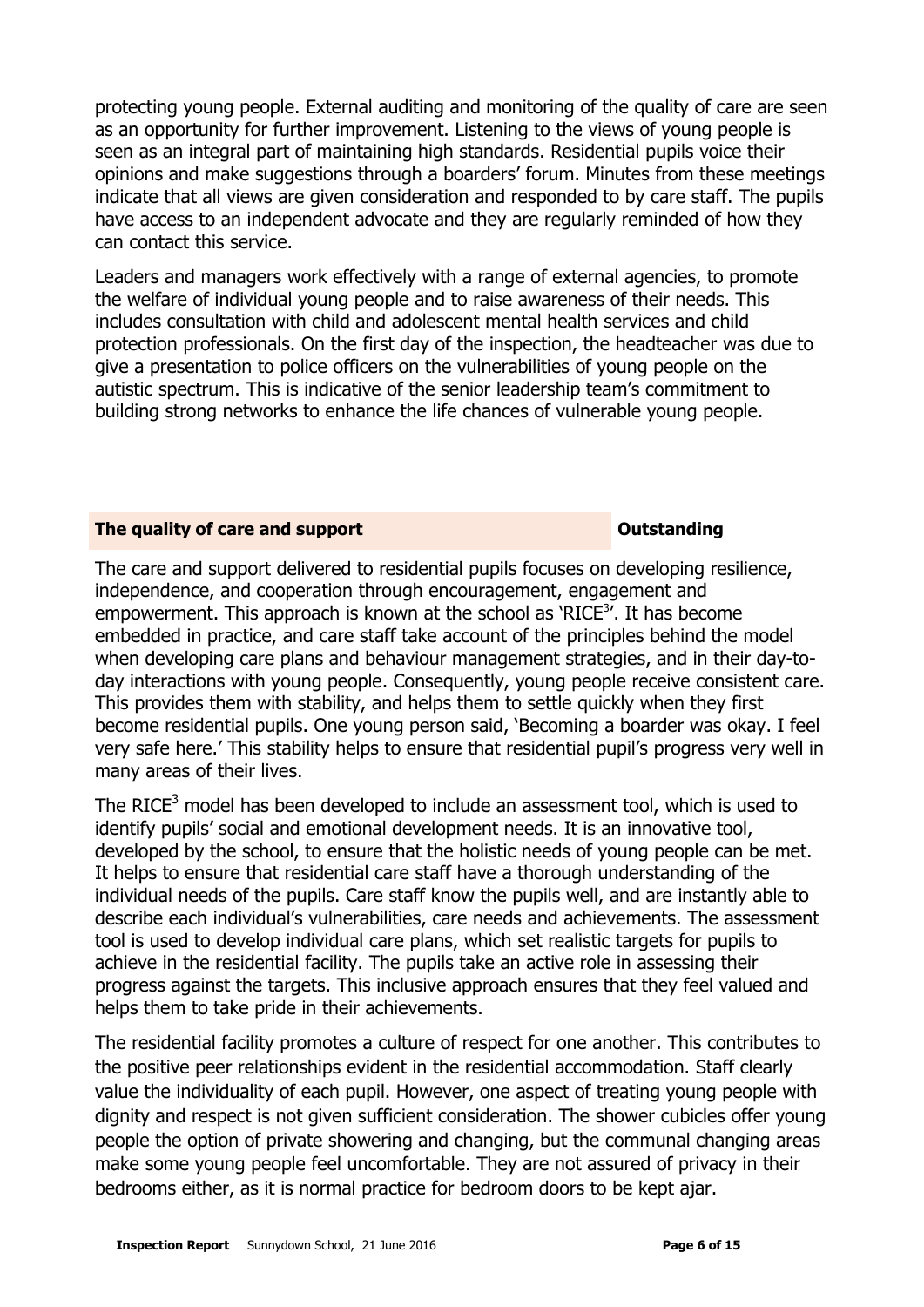Residential pupils can access a broad range of activities, provided on the school site and in the local community. Many of these help young people to develop practical skills such as cooking. A 'let's get cooking club', run in conjunction with the children's food trust, is popular with many pupils. Other activities provide good opportunities to take exercise and to learn new skills. Many residential pupils take part in the Duke of Edinburgh award scheme. At the time of this inspection, many residential pupils were preparing to go on a residential performing arts course, and demonstrated enthusiasm and excitement for the days ahead. Excellent links have been made with a local girls' school, and social events, such as summer barbeques, enable the boys to develop their social skills and to build new friendships.

The health care needs of young people are met well. There is a good range of wellprepared, nutritional meals and snacks available, using locally sourced fresh ingredients. Physical exercise is encouraged and forms part of the activity programme available to residential pupils. Staff monitor the emotional well-being and psychological health of pupils, and take a proactive approach to securing specialist external support services. For example, one young person has recently been referred to a young people's mental health voluntary organisation, for work to be undertaken on anger management and building self-esteem. Contact has also been made with other agencies, such as a bereavement counselling service, to obtain advice on how to support young people's emotional well-being. Young people receive advice and guidance on sexual health and relationships in personal, social and health education in school lessons, and often a member of care staff attends these. This ensures that care staff are prepared for answering any questions that residential pupils may have when they return to the residential accommodation.

The procedures for administering and recording medication are robust. An external audit of the procedures has ensured that high standards of practice have been maintained. Residential care staff are trained to administer medication, and there is a process for assessing their competence in carrying out the task. There have been no errors in the administration of medication since the last inspection.

Residential pupils are encouraged to maintain contact with their parents and carers, and have access to a school phone if they are unable to use their personal mobile phone. Parents and carers receive weekly updates on the progress that their young person is making. To ensure that good communication channels are maintained, parents and carers have been given a mobile phone number for the care managers. This prevents any delay when parents and carers have an urgent need to share information with those caring for their young people.

The residential accommodation is well maintained. It provides sufficient space for young people to socialise and to relax in their leisure time. Some young people say that the showers could be modernised, although they generally work well, and are promptly repaired if young people bring any defects to the attention of staff. Comfortable furnishing helps to create a warm, welcoming environment. Care managers are committed to ensuring that young people's physical needs are met, and identify where improvements could be made. For example, there is a rolling programme for renewing mattresses in all bedrooms.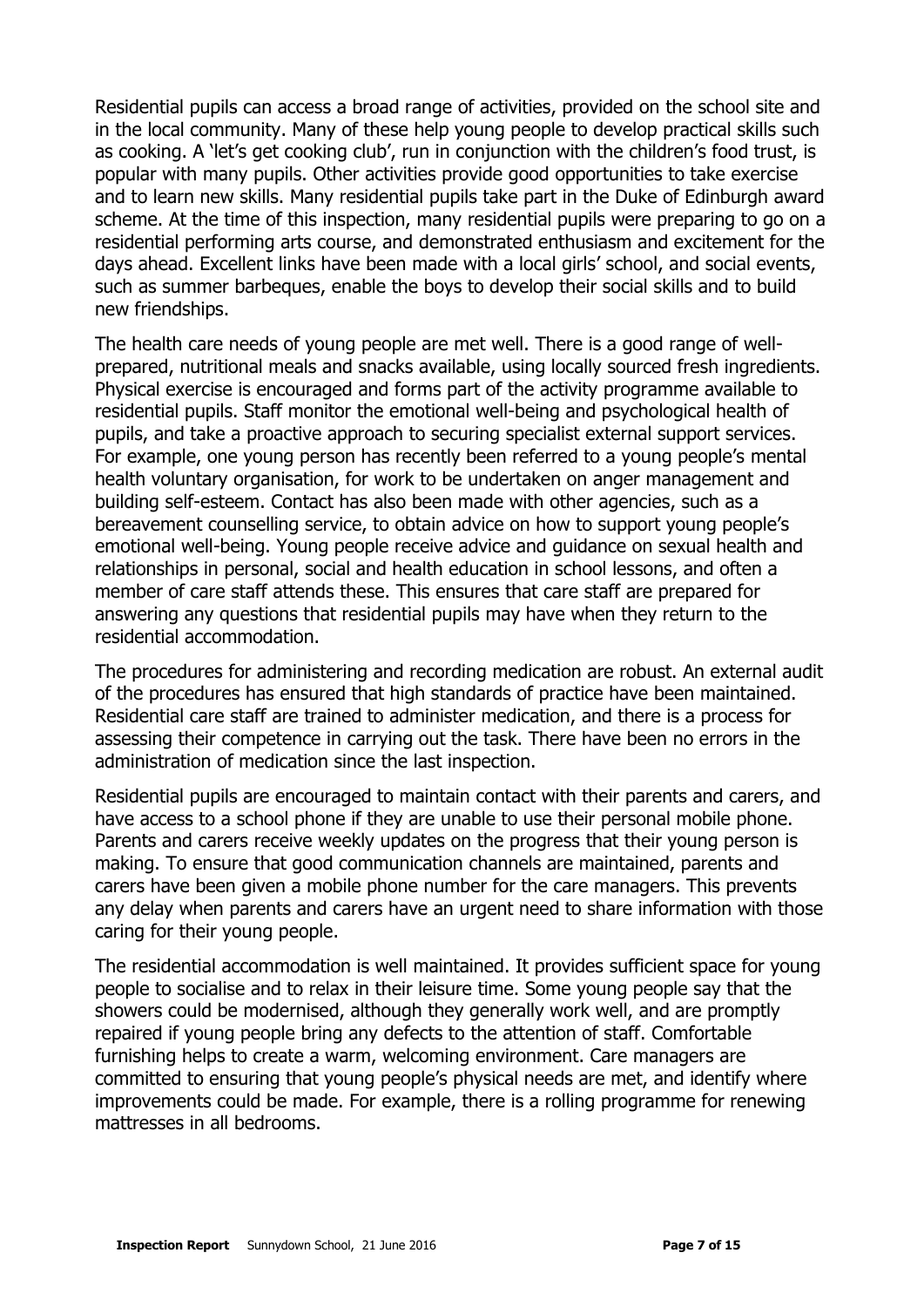#### **How well children and young people are protected <b>Good**

The standard of practice has significantly improved since the inspection undertaken in January 2016, when the residential provision was judged to require improvement. Five of the seven points for improvement made at the last inspection directly related to the protection of young people. The school's diligent response to each area has been rigorous, timely and thorough. Clear systems protect young people.

Internal systems for sharing information, relating to concerns for a young person's welfare, have been improved. This ensures that residential managers and staff have a thorough understanding of each residential pupil's vulnerabilities and associated risks. Weekly meetings take place between the designated safeguarding lead (DSL) and the four deputy DSLs. This provides the opportunity to review 'expression of concern' forms completed by staff, to analyse any potential risks to young people and to agree a course of action when needed.

Individual risk assessments are now robust. They take into account relevant historical background information, and the current circumstances of the young person. These are used to inform the decision-making process in the allocation of shared bedrooms. Residential care staff are familiar with young people's risk assessments, and take these into account when developing strategies for caring and supporting the pupils. Risk assessments are kept under review and are one of the tools used to evaluate whether a young person's risk level is increasing or decreasing.

Inspectors identified one shortfall relating to risk management, in respect of young people who may sleep walk. The potential for a sleep walker to harm himself and to compromise the safety and security of others if they leave their bedroom during the night has not been fully analysed.

Highly effective communication now takes place with external agencies, when concerns for a residential pupil's well-being emerge. This has included consultation with the local authority safeguarding and child protection team, and multi-agency referrals when young people exhibit behaviour indicative of poor mental health. Similarly, senior managers initiate discussion with the designated officer when concerns come to light regarding the practice of current or former staff members. Senior staff members make a valid contribution to multi-agency meetings focused on the welfare of pupils, and complete any tasks allocated to the school in a timely and effective manner.

Leaders and managers demonstrate a clear understanding of the need to communicate with the disclosure and barring service, when poor professional practice has been substantiated. The headteacher has initiated discussion with the county education safeguarding advisor, to clarify the protocol for taking such action. Consultation has also taken place with the designated officer to ensure that correct procedures are followed.

Recruitment and selection procedures are generally thorough, and focused on the prevention of employing unsuitable adults from working with young people. Appropriate background checks are undertaken, and robust risk management procedures are used to strengthen safe recruitment. During the inspection, senior managers made changes to documentation, to further strengthen the process of exploring potential gaps in applicants' career histories.

A key area of practice that has improved since the last inspection relates to the potential for young people to disclose a safeguarding concern via the online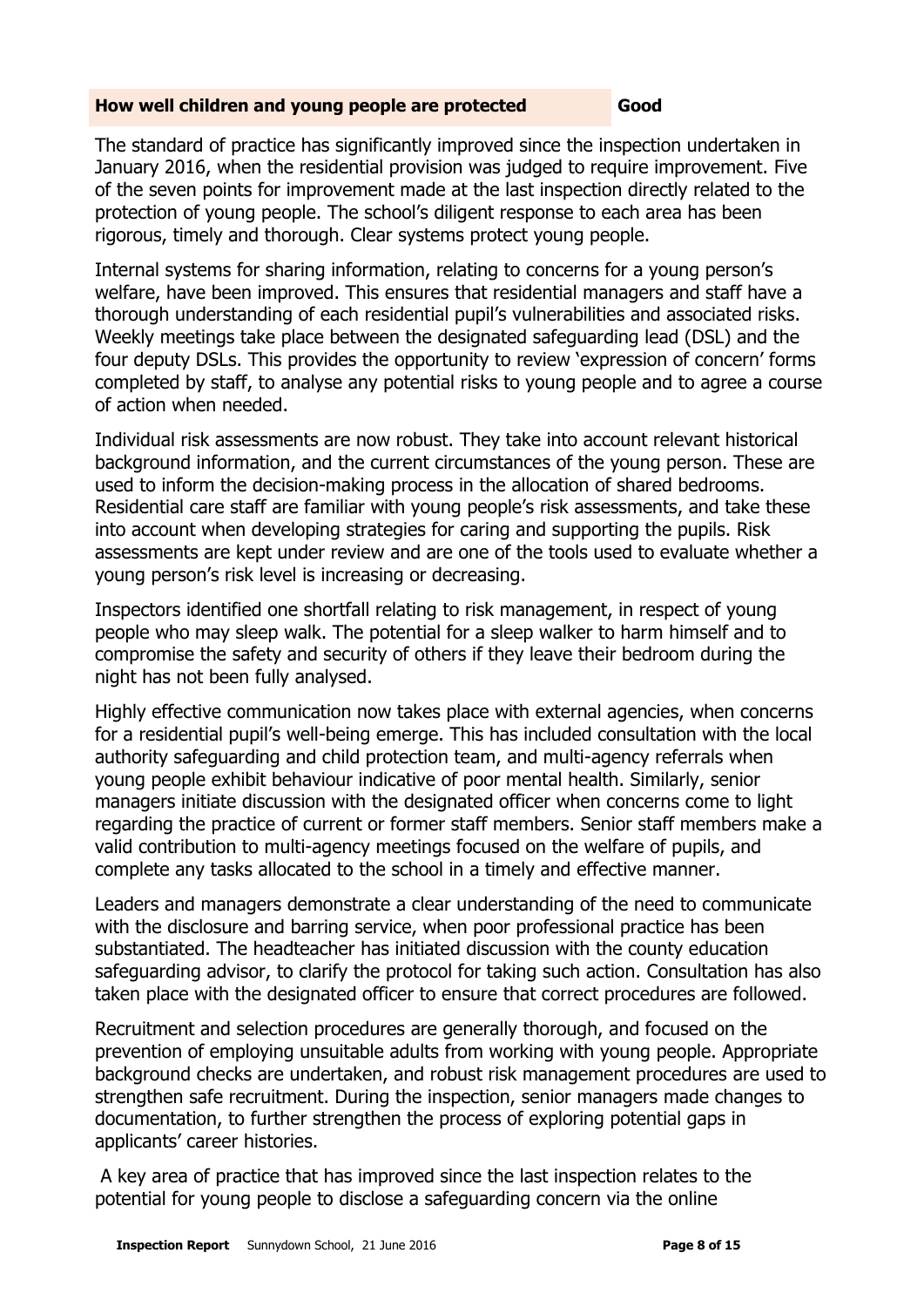questionnaires that they complete on the quality of care. There was previously a danger that staff would not be able to find out who completed the questionnaire, potentially leaving them at risk. Staff now have the ability to identify which device was used to complete each questionnaire, and a record is kept of who was using the device when the questionnaire was completed. Consequently, any young person who was to make a comment indicating that they may be at risk of harm can now be identified and supported if necessary.

These improvements have ensured that the safety and protection of residential pupils is prioritised. As a result, they feel safe and consistently say that they would speak to a member of staff if they had any worries. This point is illustrated in the minutes of a recent pupils' school council meeting. Pupils were consulted on whether an on-line tool should be introduced for them to report any worries that they may have. The view of the pupils was that this was not necessary, as they have the confidence to speak directly to staff if anything is troubling them.

Residential pupils report that bullying is not a concern for them, and that when isolated incidents do occur, staff are quick to address the matter. One of the care managers spoken to during the inspection was fully aware of a particular pupil's anxieties about one of his peers, who had just become a residential pupil. The care manager was familiar with the tensions in the pupils' relationship, and was able to describe how the situation would be monitored, and how the pupils would be supported to resolve any future conflict.

Highly effective strategies support residential pupils to manage their behaviour. These are consistent throughout the school, ensuring that young people are familiar with boundaries and expectations. One technique, known as the restart strategy, or 'REST', was seen by inspectors to be implemented in practice. This allows pupils to withdraw from a stressful situation, without feeling that they are being punished. Positive behaviour is encouraged in the residential facility through incentives, such as earning raffle tickets for a weekly draw. Staff employ de-escalation techniques in response to any challenging behaviour, and these minimise the potential for conflict effectively. As a result, there have been no physical restraints of young people in the residential facility since the last inspection.

There have been no occasions when residential pupils have gone missing from the school. All residential care staff are familiar with the policy and procedures that they need to follow if an incident does occur. Care managers adopt a proactive approach to minimising the potential for young people to go missing. When a young person with a history of going missing was recently referred to the residential facility, care managers began gathering information and assessing the likely risks before any decision was taken on whether he should become a residential pupil.

Staff have a thorough understanding of the risks that young people face when accessing the internet and social media. Young people are frequently advised on how to keep themselves safe, both in school and in the residential facility. Residential pupils undertake a 'fit4ife' course, which includes modules on internet safety and exploitation. These elements of the course are being developed in partnership with the National Society for the Prevention of Cruelty to Children.

The effectiveness of this approach was recently demonstrated when a pupil disclosed to staff that he had concerns that a former member of staff was trying to contact him via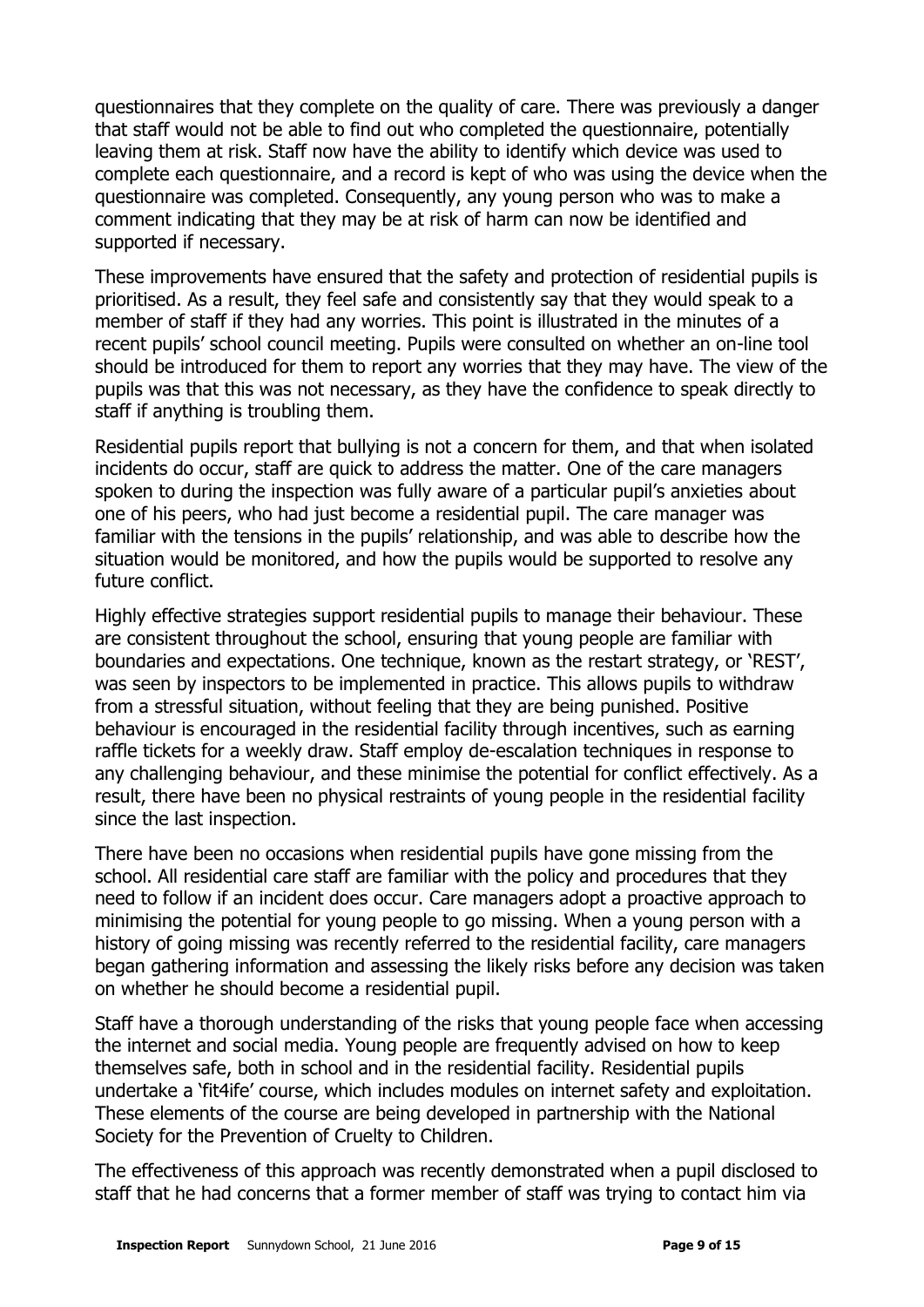social media. Senior managers ensured that appropriate action was taken to address the situation. School internet devices are electronically monitored, so that any risks associated with internet grooming or sharing of extremist views are quickly identified and investigated.

Since the last inspection, members of the governing body have taken a proactive role in monitoring child protection practice. A governor now attends every third DSL meeting and reports any safeguarding issues to the full governing body. The chair of the governing body stated that governors now have 'a greater understanding of the challenges and work-load in respect of keeping pupils safe.'

A new system for monitoring health and safety arrangements has been introduced. This is an effective way of ensuring that hazards are promptly identified and that corrective action is taken. All health and safety checks are completed within specified timeframes. An action plan was devised following the completion of the most recent fire risk assessment and this has been implemented. This ensures that residential pupils live in a physically safe environment.

The perimeter fence does not currently prevent access to the school site. The headteacher is currently in discussion with the relevant authorities on how to make the site more secure. The residential accommodation is secured at night, but there has been no recent review of night-time security measures, or assessment of whether additional measures are needed, in light of the open access to the premises.

## **The impact and effectiveness of leaders and managers Outstanding**

The residential provision is effectively managed by two residential care managers, who both hold the level 4 national vocational qualification (NVQ) in health and social care, and are studying for the level 5 diploma in leadership and management for residential childcare. One manager takes responsibility for strategic development, while the other focuses on day-to-day operational matters. Both have substantial experience of working with young people in a residential setting. They lead a team of skilled and committed residential care staff, who either have, or are working towards, relevant childcare qualifications.

The residential care managers receive excellent support from the headteacher, who has been pivotal in raising standards since the last inspection. This includes weekly supervision, which is overseen by an external consultant, and performance appraisals that prioritise professional development. The headteacher and senior leadership team, including the residential care managers, developed a comprehensive action plan following the last inspection. This has been implemented and reviewed frequently, to ensure that all points for improvement raised in the inspection have been addressed effectively.

Two of these areas for improvement related specifically to the effectiveness of leaders and managers. These were the need for residential care managers to receive supervision, and for governors to make occasional visits to pupils residing in the residential facility. 'Governor days' have now been introduced, which provide excellent opportunities for residential pupils to interact with members of the governing body. A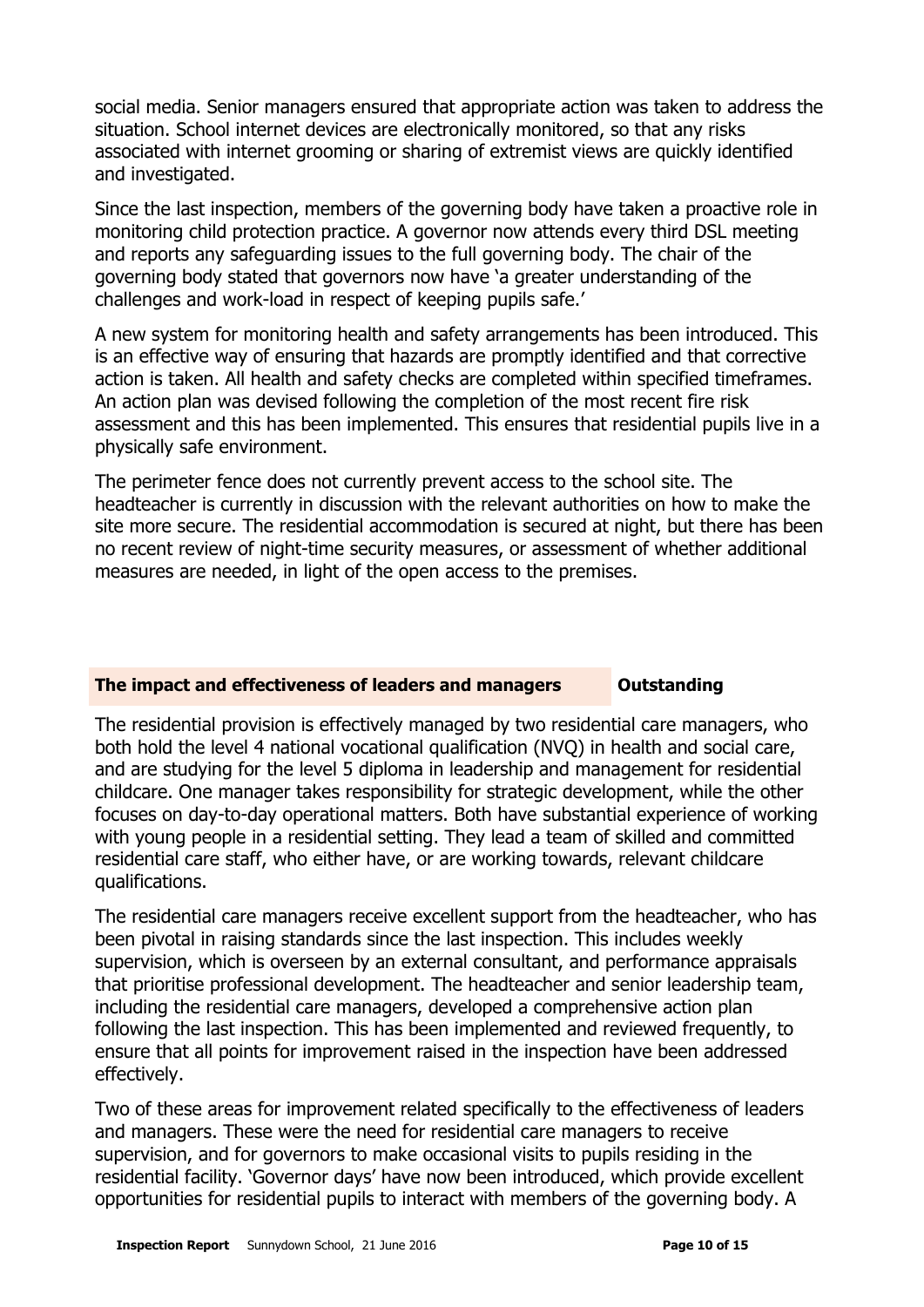governor has also taken on specific responsibilities for monitoring the residential provision. These developments have enhanced the governing body's ability to scrutinise the quality of care being delivered.

Leaders and managers demonstrate a commitment to meeting the needs of residential pupils and have high aspirations for their social, emotional and educational development. These values are shared by residential care staff, who view the senior leadership team as 'knowledgeable, approachable, and always prepared to make time for you'. This collaborative style of working ensures that the supportive culture and ethos of the school permeates the establishment. The ethos centres around an approach known as RICE<sup>3</sup>, described earlier in this report. Leaders and managers have ensured that this approach is understood and implemented in practice. Care staff were able to describe confidently how their interactions with pupils are guided by the RICE<sup>3</sup> principles. This ensures that young people receive consistency of care.

Leaders and managers ensure that they are familiar with research and innovative ways of meeting the specific needs of pupils at the school. A practice model known as 'Mindfulness' has been identified as having the potential to help pupils to develop their social skills and capacity to empathise. Some of the techniques from this model are being introduced into daily routines. This demonstrates the senior leadership team's commitment to adopting creative approaches to enhancing the life experiences of young people.

Strong and effective systems for monitoring the quality of care provided to residential pupils ensure that any weaknesses are quickly identified and that remedial action is taken. Weekly meetings between the deputy headteacher and special educational needs co-ordinator take place, to evaluate the effectiveness of behaviour management strategies. In addition, weekly DSL meetings assess whether the care being delivered meets residential pupils' safety needs. An independent visitor, who is new in post, provides effective external scrutiny of the residential provision. The independent visitor demonstrates a commitment to raising standards beyond the expectations of the national minimum standards, and refers to the quality standards for children's homes as a benchmark for good practice.

Leaders and managers encourage feedback from a wide range of stakeholders on the performance of the residential facility. There is a strong commitment to hearing the views of residential pupils and their parents and carers, and many opportunities are provided for these to be expressed. Similarly, external audits of practice are welcomed, and seen as an opportunity to learn and to improve continuously. There is a robust response to complaints and any serious incidents that occur. They are used effectively as a trigger for practice reflection, and for identifying any shortfalls in the standards of care.'

Staff are able to access a good range of training courses, focused on the specific needs of pupils. These include training on child protection and behaviour management. Staff express the view that training provides them with the right knowledge and skills to care for the residential pupils, and to protect them from harm. In discussion, staff were able to describe confidently the warning signs that would alert them to a young person being exploited or exposed to extremist views. Leaders and managers ensure that staff receive additional training and guidance in relation to young people diagnosed with specific conditions, such as pathological avoidance disorder. This ensures that staff have a good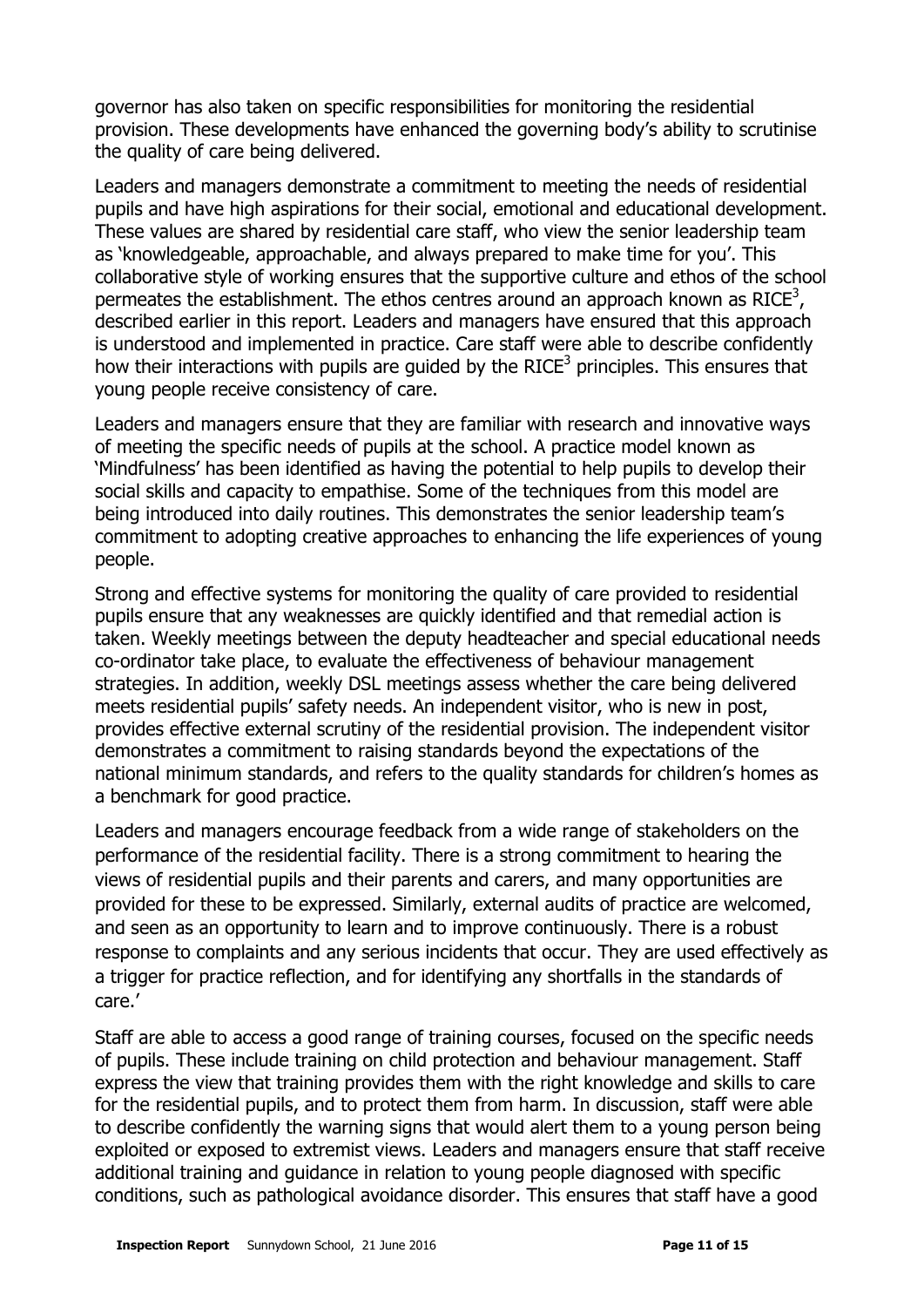understanding of young people's needs and the reasons behind particular behaviour management strategies.

The residential facility is a highly valued, fully integrated part of the school's provision. Good communication channels between care and teaching staff ensure that there is a shared approach to meeting the needs of young people and to overcoming any challenges that might compromise the standard of care being delivered.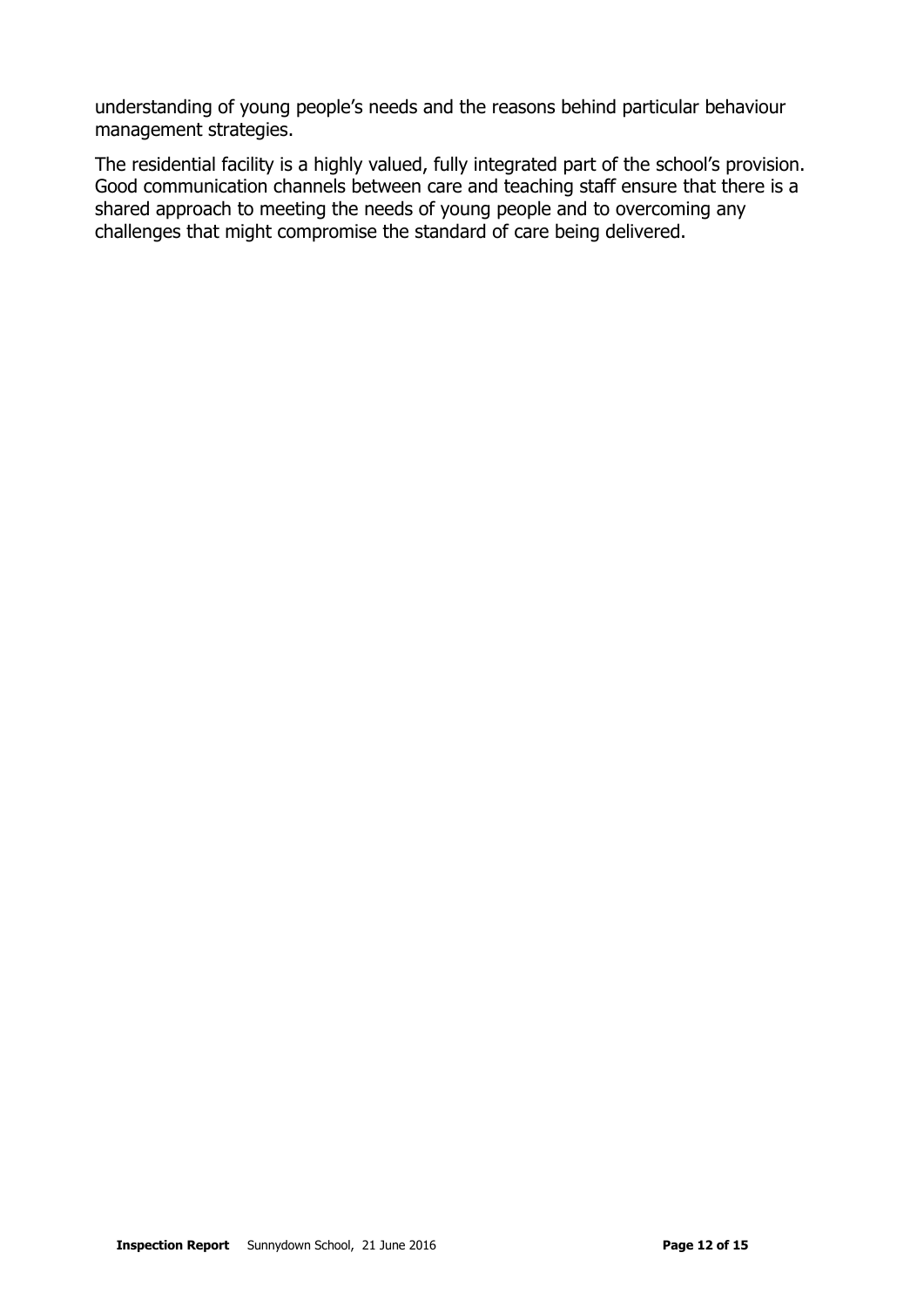# **What inspection judgements mean**

The experiences and progress of children and young people are at the centre of the inspection. Inspectors will use their professional judgement to determine the weight and significance of their findings in this respect. The judgements included in the report are made against 'Inspections of boarding and residential provision in schools: the inspection framework'.

| <b>Judgement</b>        | <b>Description</b>                                                                                                                                                                                                                                                                                                                                                                                  |
|-------------------------|-----------------------------------------------------------------------------------------------------------------------------------------------------------------------------------------------------------------------------------------------------------------------------------------------------------------------------------------------------------------------------------------------------|
| Outstanding             | A school where the experiences and progress of children and young<br>people consistently exceed the standard of good and result in sustained<br>progress and achievement. The outcomes achieved by children and young<br>people are outstanding and the impact that the boarding/residential<br>provision has had in supporting this progress and achieving these<br>outcomes is clearly evidenced. |
| Good                    | A school providing effective services that exceed minimum requirements.<br>Children and young people are protected and cared for and have their<br>welfare safeguarded and promoted.                                                                                                                                                                                                                |
| Requires<br>improvement | A school where there are no serious or widespread failures that result in<br>children and young people's welfare not being safeguarded or promoted.<br>However, the overall outcomes, experiences and progress of children and<br>young people are not yet good.                                                                                                                                    |
| Inadequate              | A school where there are serious and/or widespread failures that mean<br>that children and young people are not protected or that their welfare is<br>not promoted or safeguarded or that their care and experiences are poor<br>and they are not making progress.                                                                                                                                  |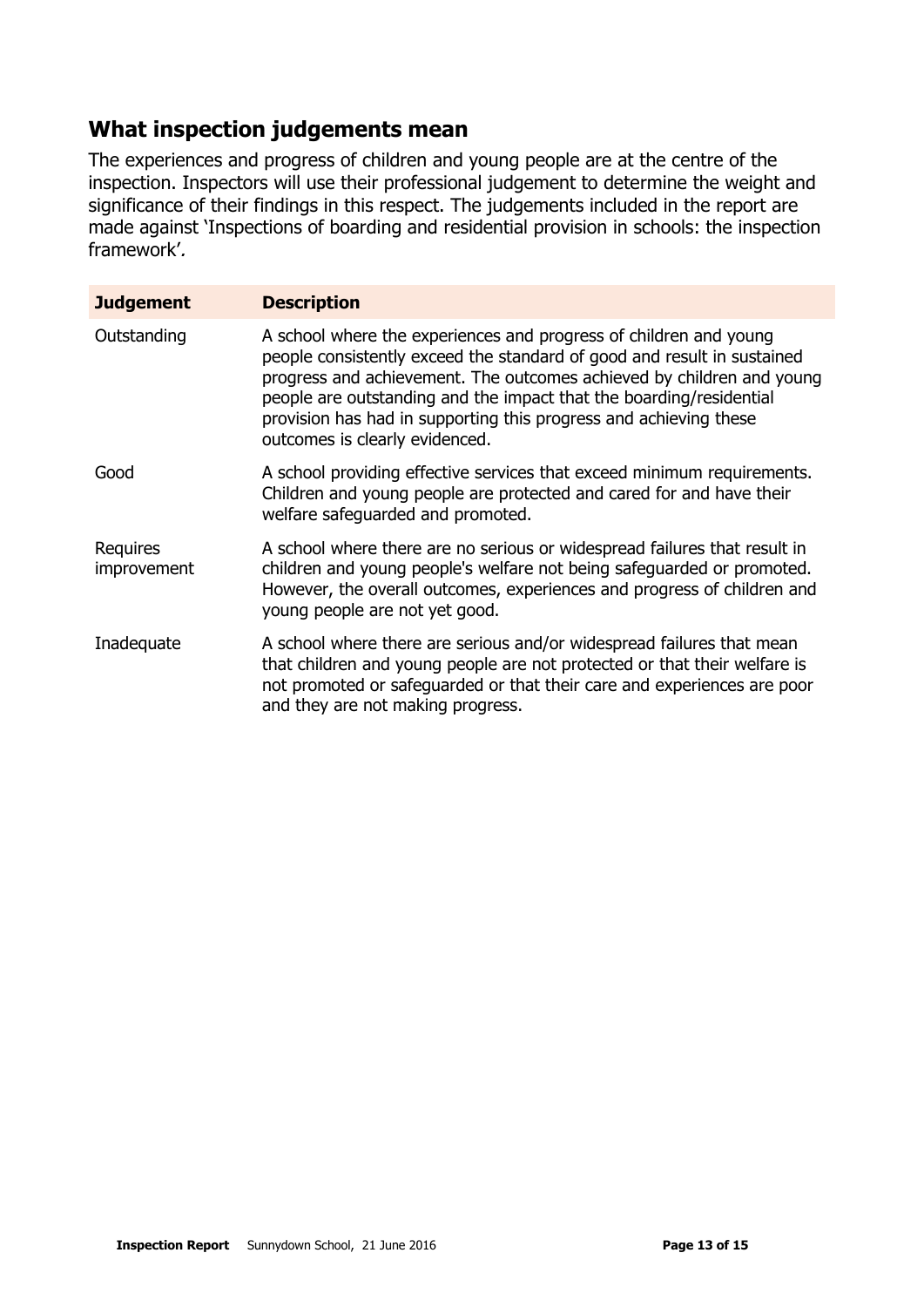# **School details**

| Unique reference number             | 125458   |
|-------------------------------------|----------|
| Social care unique reference number | SC013896 |

### **DfE registration number**

This inspection was carried out under the Children Act 1989, as amended by the Care Standards Act 2000, having regard to the national minimum standards for residential special schools.

| <b>Type of school</b>                | Residential special school      |
|--------------------------------------|---------------------------------|
| Number of boarders on roll           | 34                              |
| <b>Gender of boarders</b>            | <b>Boys</b>                     |
| Age range of boarders                | 11 $t$ o16                      |
| <b>Headteacher</b>                   | Paul Jensen                     |
| Date of previous boarding inspection | 12 January 2016                 |
| <b>Telephone number</b>              | 01883 342281                    |
| <b>Email address</b>                 | pjensen@sunnydown.surrey.sch.uk |